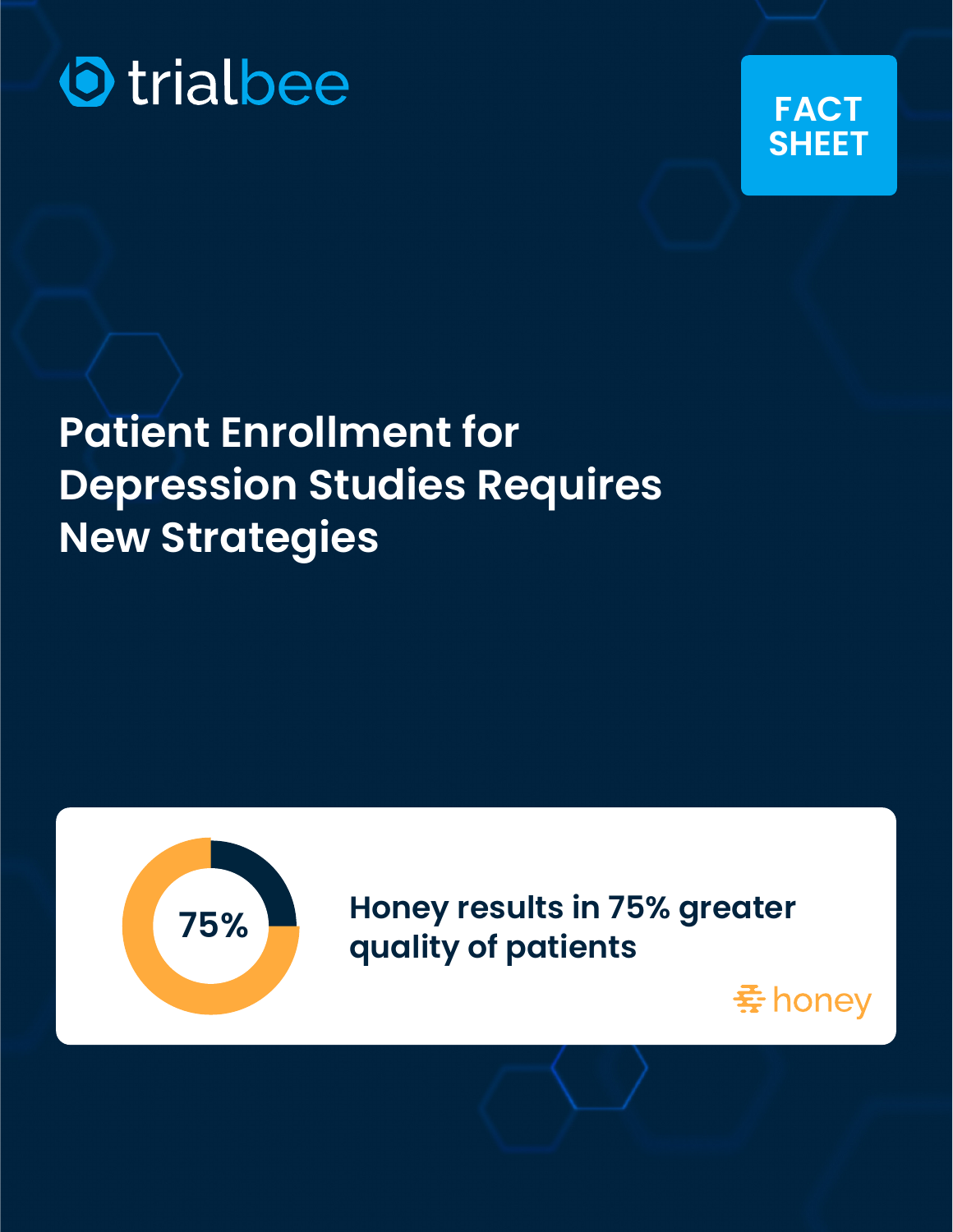# **O** trialbee

# **Patient Enrollment for Depression Studies Requires New Strategies**

### Depression is Common – New Therapies are Needed

- An estimated 5% of adults suffer from depression, globally
- In 2020, roughly 21 million adults in the United States had at least one Major Depressive episode (8.4% of all U.S. adults)
- More women suffer from depression than men
- Between 10-20% of new mothers are reported to suffer from some type of postpartum depression

# Matching and Enrolling Patients for Depression Clinical Trials Using Only Traditional Methods is Difficult

Many clinical trials for depression require participants to be in the midst of an active depressive episode. This means that study sites must identify eligible study candidates in a single moment in time and enable them to enroll rapidly.

Traditional recruitment methods may help to identify these patients, but study leaders still struggle to enroll the required patient numbers in allocated timelines.

Additionally, many clinical trials for depression are seeking extremely small groups of eligible patients, such as those who have already failed other treatments.

**Finding Small Groups of Eligible Patients Within Limited Windows of Time Can Be Like Looking for Needles in Haystacks**

Patients with depression, because of the nature of their illness, require high-touch, non-intrusive engagement strategies to keep them committed to the enrollment process. Solutions are needed that work quickly and compassionately

## Trialbee's Honey Offers a New Approach to Depression Trial Enrollment

Honey, from Trialbee is an enrollment platform driven by data-science. With Honey, study leaders can optimize the process for finding eligible patients with depression and getting them involved in the enrollment process quickly and efficiently. Once patients have been identified, trial nurses leverage their deep knowledge of depression to compassionately explain what is expected from patients and answer any questions.

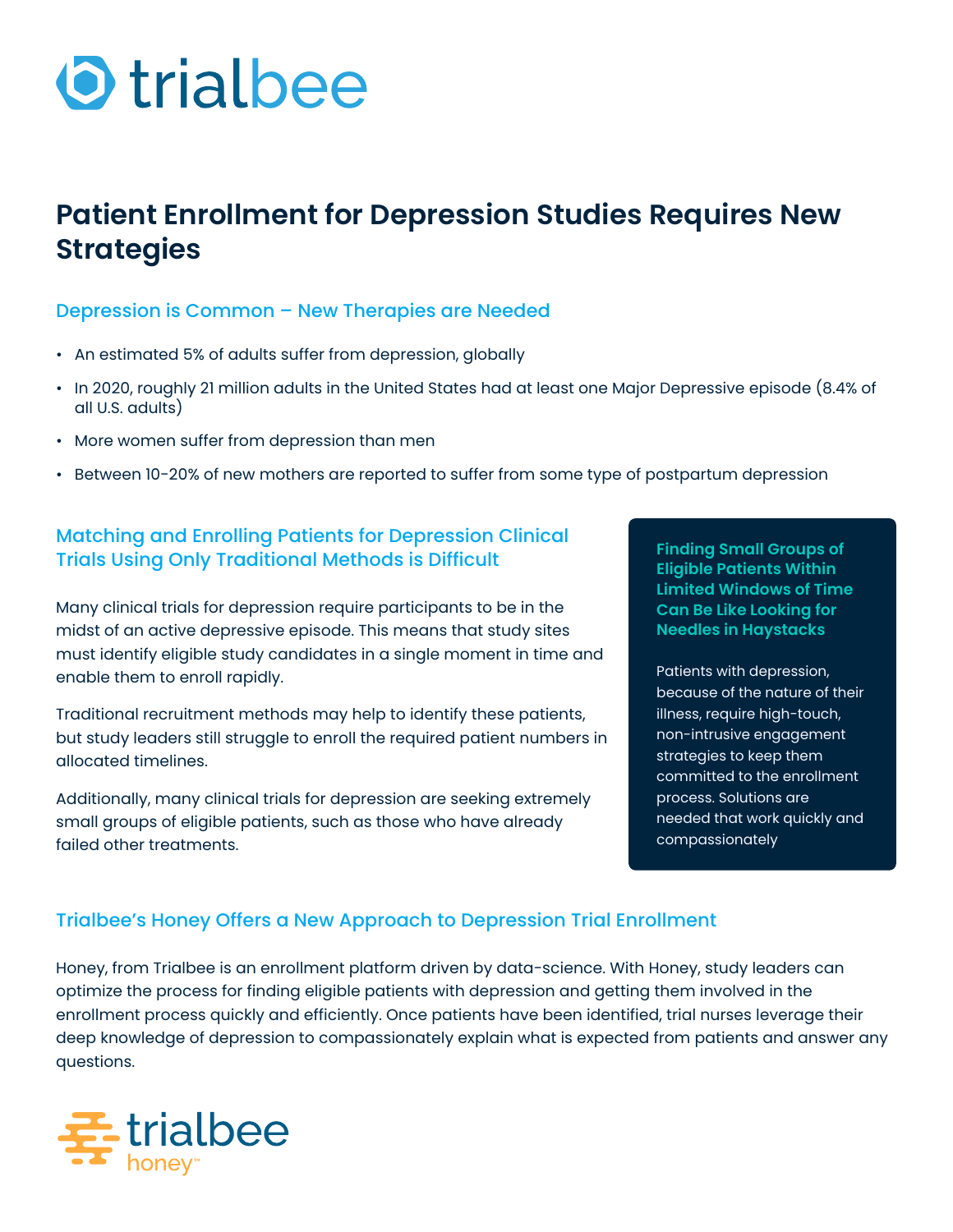

# **75% Honey results in 75% greater quality of patients**

### *A Single Purpose-Built Platform to Enroll all your Study Participants*

With Trialbee Honey, sponsors can view all recruited patients in one single platform. Analytics help to determine which recruiting methods and services are most effective, providing full transparency to patient recruitment.

#### *Easy Communications Keeps Patients Engaged*

Virtual tele-health technology and eConsent engages patients and minimizes drop-out rates while providing qualified, study-ready participants and, in turn, reducing site burden. The use of SMS messaging provides unintrusive reminders to patients, helping them to stay on track with treatment plans.



### Better Ideas Lead to Better Results

Trialbee's approach has proven effective at finding depression study patients across the spectrum of disease (e.g., Major Depressive Disorder, Postpartum Depression, Treatment Resistant Depression). Trialbee's deep expertise recruiting patients in site-based as well as virtual studies in depression has allowed sponsors to benefit from proprietary, data-driven recruiting methods to target specific types of patients with depression and move them through the enrollment process quickly enough (between 4-8 weeks) to ensure their continued eligibility.

*For more information, visit trialbee.com*